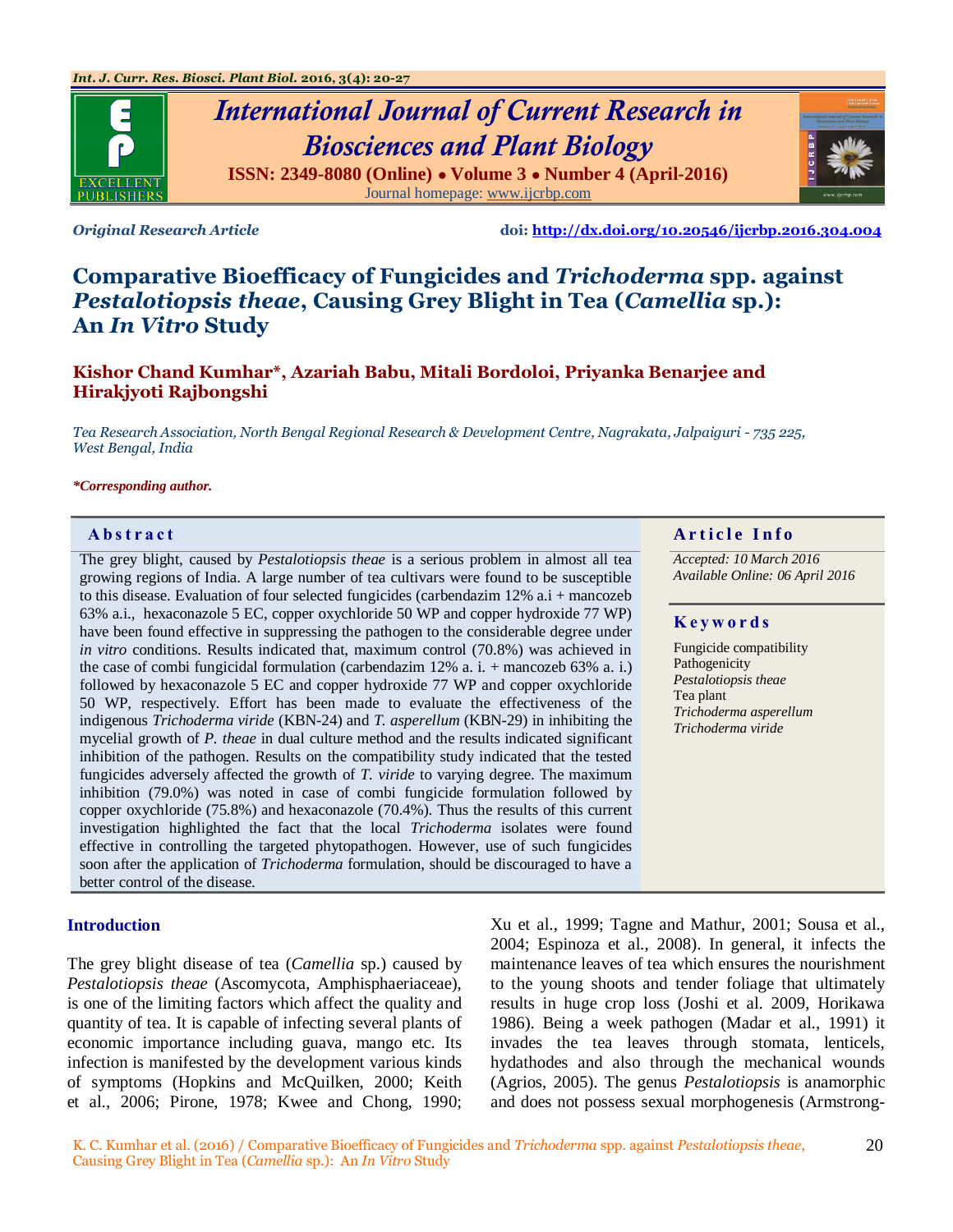Cho and Banniza, 2006; Wulandari et al., 2009). Its sexual state or teleomorph have been identified as *Pestalosphaeria* and *Neobroomella* (Barr, 1975; Kirk et al., 2008). The mode of infection has reported to be either by means of asexual conidia or fragmented spores (Espinoza et al., 2008). These conidia could survive during harsh weather conditions and may cause primary infection during favorable weather conditions. The plants subjected to abiotic stress are more susceptible to infection of this pathogen (Elliott et al., 2004; McQuilken and Hopkins, 2004; Keith et al., 2006). The source of the primary infection emanate from wild plantations (Keith et al., 2006), flowers (Pandey, 1990), crop debris, soil, contaminated nursery tools (McQuilken and Hopkins, 2004), splashed water droplets (Hopkins and McQuilken, 1997; Elliott et al., 2004) and also air borne spores (Xu et al., 1999).

For the successful control of this pathogen, different chemical fungicides have been used since last several years, but their frequent applications had invited numerous associated problems including the residues in made tea which is a burning issue. To minimize such problems, integrated disease management approach is most acceptable one, which is considered as the need of the hour that has gained wide popularity nationally as well as internationally, in different cropping systems. Biological control agents (BCAs) particularly

*Trichoderma* spp. could be an important component of such integration. This antagonistic genus has proven efficient in controlling a wide range of phytopathogens (Dominguesa et al., 2000) of different crops through different modes of action (Elad et al., 1982; Papavizas, 1985; Taylor, 1986; Ridout et al., 1988) in eco-friendly manner. Our present study has highlighted the disease incidence, pathogenicity of *Pestalotiopsis theae*. under lab as well as field conditions, bio-efficacy of different chemical fungicides and the indigenous isolates of *Trichoderma* spp. apart from the compatibility of fungicides with antagonist.

# **Materials and methods**

# **Disease survey in tea plantation**

To determine the frequency of grey blight disease occurrence, a total of ten tea gardens of Dooars region in West Bengal, India, were randomly selected and surveyed during active season (April to October, 2015). In each garden, from the selected fields, samples of maintenance foliage were randomly drawn and assessed for the presence of the disease. Similarly, at our experimental plot, sampling was done from thirty five different tea cultivars. The samples showing the presence of disease symptoms (Fig.1A and 1B) were categorized and considered as susceptible / disease prone cultivar in this survey.



**Fig. 1:** Grey blight symptom on infected tea leaf (A: adaxial leaf surface; B: abaxial leaf surface) and isolated pathogen (C: mycelial colony; D: conidia of *P. theae*).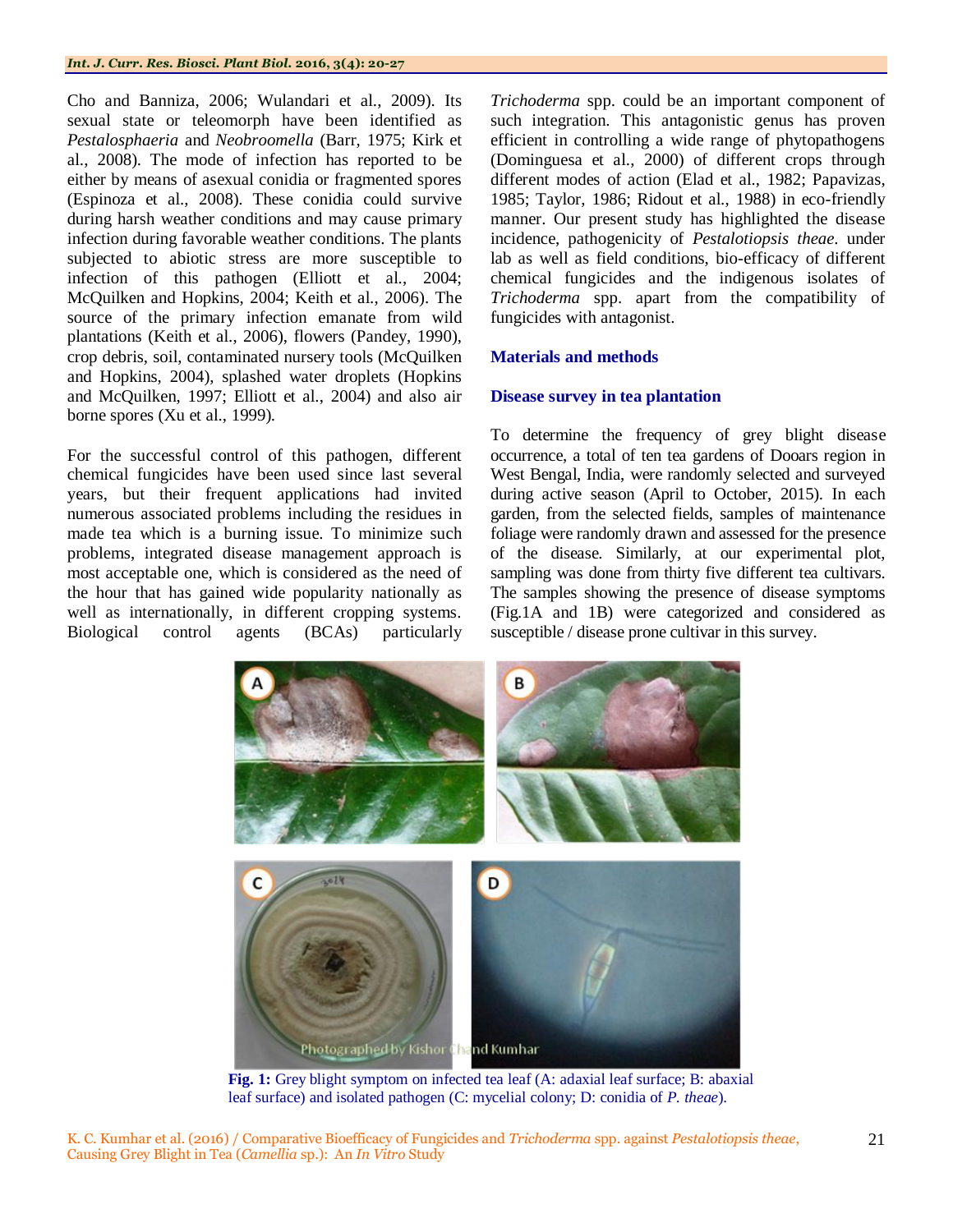## **Isolation and determination of pathogenicity of pathogen**

The isolation of the pathogen was done by adopting the technique of Vidhya Pallavi et al. (2012) with minor modifications. The *in vitro* and *in vivo* pathogenicity of pathogen was carried out by employing pin pricking method (Mondal et al., 2015) followed by inoculation. For this purpose, the conidial suspension was prepared from actively growing culture of *P. theae*. Twenty milliliter of distilled sterilized water was added to plate (90 mm diameter) and fungal biomass (conidia and mycelia) was harvested. This suspension was further diluted serially to get optimum conidial strength of  $2\times10^6$  cfu/ ml, and finally the leaves were inoculated with the fungus. Development of symptom was recorded up to one week for the confirmation of its virulence. The establishment of host – pathogen interaction was confirmed by visualizing the slide of infected leaf through compound microscope (Olympus – BX51) at 40X magnification.

## *In vitro* **bio-efficacy fungicides against pathogen**

The bio-efficacy of a few fungicides against grey blight pathogen was carried out by poisoned food technique (Nene and Thapliyal, 1993) using potato dextrose agar medium (Hi-Media). Required quantities of fungicides were added in to medium and then it was poured in to plates (90 mm dia). After solidification, 5 mm diameter discs of pathogen's mycelia were inoculated in the centre of plates followed by incubation at  $25 \pm 2$ °C for two weeks. Each treatment was replicated five times. Growth inhibition was worked out by following formula:

$$
Growth inhibition (96) = \frac{Colony diameter in control - Colony diameter in treatment}{Colony diameter in control} \times 100
$$

# *In vitro* **bio-efficacy of** *Trichoderma* **spp.**

To assess the bio-efficacy of *Trichoderma* spp., dual culture technique (Stack et al., 1986) was employed. Five millimeter discs of both fungi (*Trichoderma* spp. and *P. theae*) were incubated at equidistance in the centre of the plates followed by incubation at  $25 \pm 2^{\circ}C$ for one week. Each treatment was replicated five times. Pathogen's mycelial growth was measured after one week. Mycelial colony diameter was measured and growth inhibition was worked out using the above mentioned formula.

## **Fungicide compatibility with** *Trichoderma* **sp.**

The recommended dose of each fungicide was evaluated by adopting poisoned food technique of Nene and Thapliyal (1993). Accordingly, required quantity of each fungicide was measured and admixed thoroughly in to hundred mL PDA medium before pouring it in to the plates (90 mm diameter). After solidification, 5 mm diameter mycelial discs of *T. viride* were inoculated in the centre of plates followed by incubation at  $25 \pm 2$ °C. Each treatment was replicated five times. The colony diameter was measured followed by calculation of per cent growth inhibition using formula described earlier.

## **Statistical analysis**

To compare critical difference, all experimental data were analyzed statistically through online package "OPSTAT" of Chaudhary Charan Singh Haryana Agricultural University, Hisar, Haryana, India.

## **Results and discussion**

## **Disease survey in tea plantation**

Our study indicated that grey blight disease was ubiquitously prevalent in almost all surveyed tea garden of different locations. Similarly, at the experimental plot, sampling done from thirty five different tea cultivars (Table 1) showed the wide occurrence of grey blight pathogen irrespective of tea cultivar. Earlier researchers noted that certain tea cultivars such as Teen Ali-17/1/54 and TV-23 were highly susceptible, however cultivar CP-1 and TV-26 were less susceptible to grey blight pathogen (Chakraborty et al., 1995), which supported our findings. The disease susceptibility or tolerance of plant is governed by quantity of many anti-oxidative enzymes *i.e*. glutathione reductase (GR), superoxide dismutase (SOD), catalase (CAT), ascorbate peroxidase (APO), peroxidase (POD) and polyphenol oxidase (PPO), which was found higher concentration in susceptible cultivars as reported by Palanisamy and Mandal (2014).

# **Isolation of pathogen and determination of its pathogenicity**

The isolated pathogen, based cultural characteristics and conidial morphology, was identified as *P. theae.* The microscopic observations confirmed that its conidia were 5 celled. The conidial upper and lower cells were hyaline, however, rest median three cells were dark

22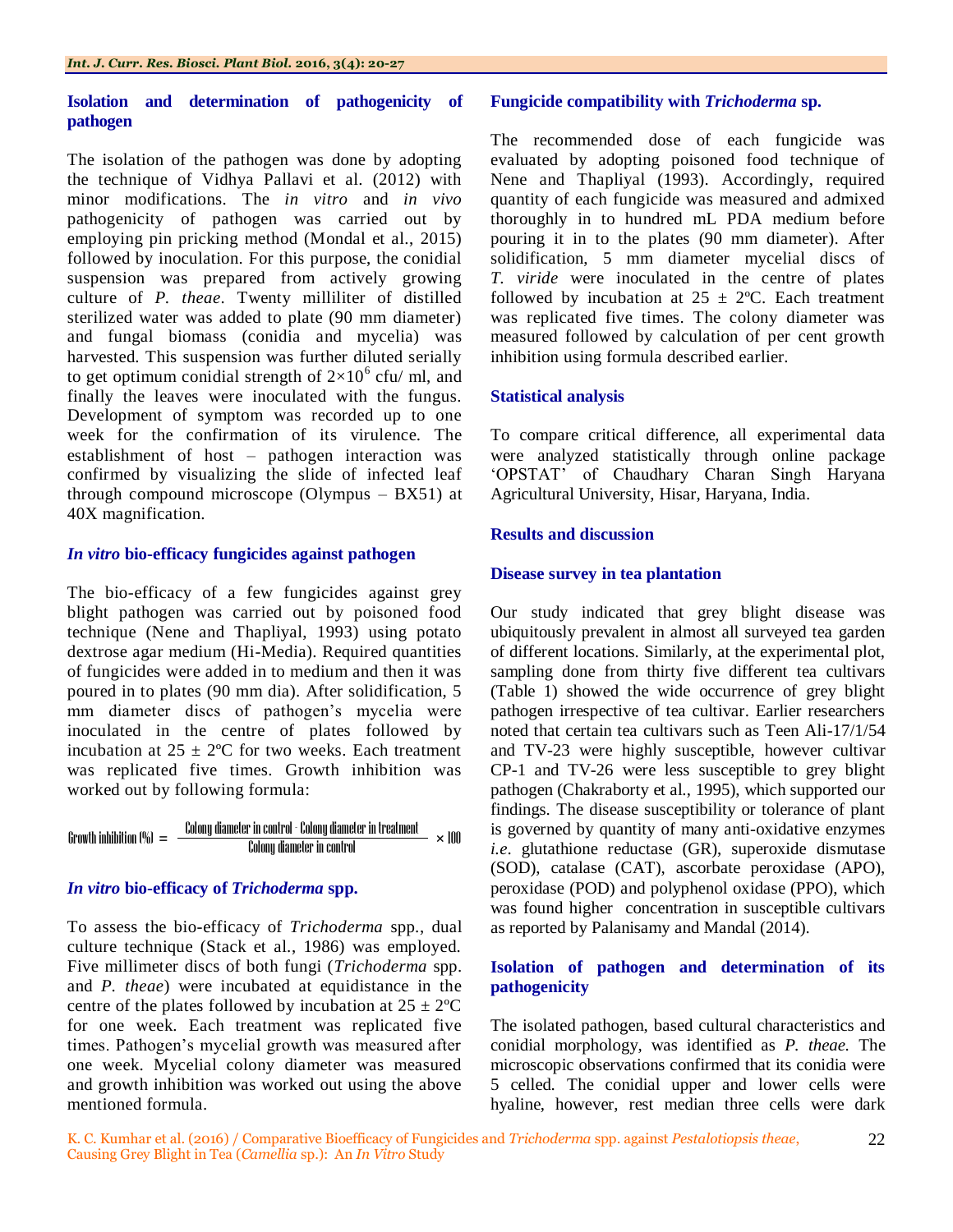colored. Its conidia possessed 2-3 setullae at the apex and one pedicel at the bottom as clear from Figs. 1C and 1D.

The "pin pricking method" under lab conditions resulted in the successful establishment of the infection of this pathogen, which was manifested in the development of necrotized area in the form of "leaf spot". The clear cut disease symptoms became evident only after 72 hrs of inoculation, which has undergone complete development within 7 days (Fig. 2A).

However, under field conditions, the leaf necrosis appeared after 72-96 hours around the inoculation site (Fig. 2B) and the prominent symptoms were visible only after 8-10 days of inoculation (Fig. 2C). Microscopic

**Table 1.** Survey of grey blight disease of tea during 2015.

visualization of adjoining infected area of leaves revealed that, there was positive host-pathogen interaction. Hence pathogen could successfully establish itself in to leaf tissues and efficiently produced conidia therein (Fig. 2 D). The re-isolation of pathogen from necrotized tissue justified the Koch"s postulates positive.

A few isolates of *Pestalotiopsis* spp. isolated from different tea growing areas of southern India which exhibited diversity in morphological characteristics including size and color of conidia as well as virulence have been reported (Joshi et al., 2009). Similarly a survey in mango orchards has been undertaken and isolation of this pathogen was carried out (Okigbo and Osuinde, 2003).

| Selected tea garden   | <b>Total sample surveyed</b> | <b>Sample infected</b> | <b>Disease occurrence</b> |
|-----------------------|------------------------------|------------------------|---------------------------|
| Garden 1              |                              |                        |                           |
| Garden 2              |                              |                        |                           |
| Garden 3              |                              |                        |                           |
| Garden 4              |                              |                        |                           |
| Garden 5              |                              |                        |                           |
| Garden 6              |                              |                        |                           |
| Garden 7              |                              |                        |                           |
| Garden 8              |                              |                        |                           |
| Garden 9              |                              |                        |                           |
| Garden 10             |                              |                        |                           |
| TRA Experimental plot | 35                           | 35                     |                           |
| .                     |                              |                        |                           |

+ indicated disease



**Fig. 2:** Pathogenecity of *P. theae* (A: *In vitro*; B-D: *In vivo*).

K. C. Kumhar et al. (2016) / Comparative Bioefficacy of Fungicides and *Trichoderma* spp. against *Pestalotiopsis theae*, Causing Grey Blight in Tea (*Camellia* sp.): An *In Vitro* Study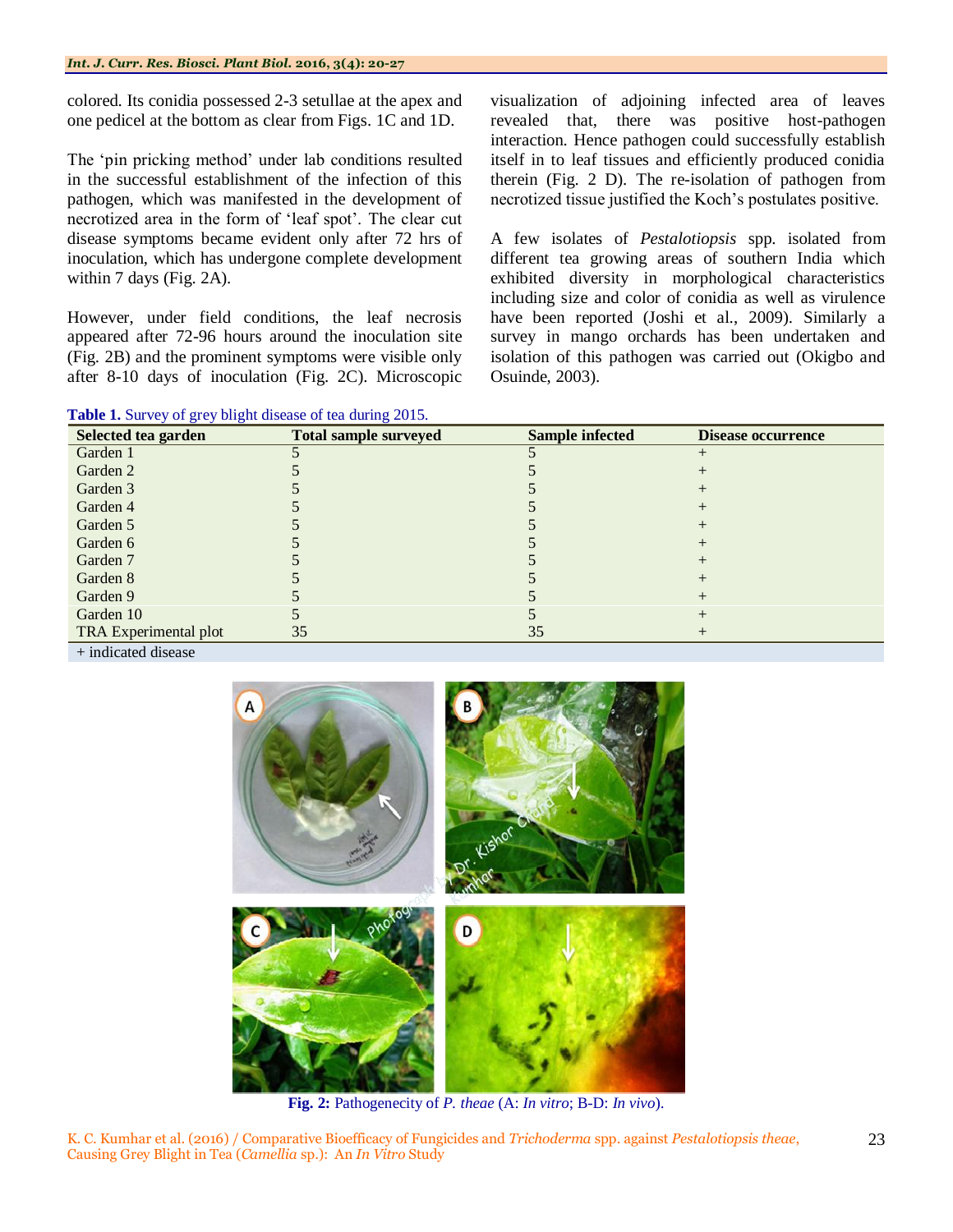#### *In vitro* **bio-efficacy fungicides against pathogen**

The results of the *in vitro* bio-efficacy of fungicides against pathogen indicated that all the four tested fungicides affected the growth of *P. theae* to a variable degree. The combi fungicidal formulation (carbendazim @ 12% a. i. plus mancozeb @ 63% a. i.) was found to be the most effective one in controlling the pathogen (76.4%) followed by hexaconazole copper hydroxide and copper oxychloride (Table 2), at their respective recommended doses. Ponmurugan et al. (2006) reported carbendazim as the most effective in controlling *P. theae* followed by dithane M-45. Several systemic as well as contact fungicides *viz.,* tebuconazole, tridemorph, azoxystrobin, hexaconazole, triflumizole, bitertanol, copper oxychloride and copper hydroxide were tested against *P. theae* by Sarkar et al. (2009) and they found that bitertanol and hexaconazole were highly toxic to this pathogen when compared with copper fungicides.

#### **Table 2**: Growth inhibitory effect of fungicides on *P. theae.*

#### *In vitro* **bio-efficacy of** *Trichoderma* **spp.**

The indigenous *Trichoderma* isolates inhibited the growth of *P. theae* to the tune of 53.8 to 62.5% after 7 days indicating the bio-efficacy of the tested isolates against the pathogen, *P. theae*. However, among the two isolates of *Trichoderma*, the maximum growth inhibition was noted in case of *T. asperellum* (KBN-29) followed by *T. viride* (KBN 24). However, both species were found statistically at par (Table 3). Vidhya Pallavi et al. (2010) noted that under lab conditions, *Trichoderma* spp. exhibited a very good antagonistic potentiality against the grey blight (*Pestalotiopsis* sp.) and wood rot (*Hypoxylon* sp.) pathogens of tea. Similarly, Naglot et al. (2015) tested several isolates of *Trichoderma* spp. and reported their antagonistic potency for the control of this pathogen and these findings are in agreement with our results.

| <b>Fungicide</b>                             | Fungicide<br>conc. (ppm) | Fungicide quantity (g/mL)<br>per 100 mL PDA | Per cent growth inhibition<br>over control* |
|----------------------------------------------|--------------------------|---------------------------------------------|---------------------------------------------|
| Copper oxychloride 50 WP                     | 2500                     | 0.25                                        | 69.4 $(56.5 \pm 1.3)$                       |
| Carbendazim 12% $a.i +$ mancozeb 63% $a.i$ . | 2500                     | 0.25                                        | $76.4(61.0 \pm 1.1)$                        |
| Hexaconazole 25 EC                           | 1000                     | 0.1                                         | $75.9(60.6 \pm 1.0)$                        |
| Copper hydroxide 77 WP                       | 2500                     | 0.25                                        | $71.6(57.8 \pm 1.3)$                        |
| C.D.                                         |                          |                                             | 3.6                                         |
| SE(m)                                        |                          |                                             | 1.2                                         |
| SE(d)                                        |                          |                                             | 1.7                                         |
| C.V.                                         |                          |                                             | 4.5                                         |

\*Values represent mean of 5 replications, figures in parenthesis are angular transformed values with ± standard error.

|--|

| Trichoderma isolate     | Growth inhibition $(\%)$ over control after one week* |
|-------------------------|-------------------------------------------------------|
| T. harzianum (KBN-1/14) | $57.0(49.2 \pm 0.9)$                                  |
| T. harzianum (KBN-2/14) | 53.8 $(47.2 \pm 1.0)$                                 |
| T. viride (KBN-24)      | 61.5 $(51.5 \pm 0.7)$                                 |
| T. asperellum (KBN-29)  | $62.5(50.8 \pm 1.5)$                                  |
| C.D.                    | 3.2                                                   |
| SE(m)                   | 1.0                                                   |
| SE(d)                   | 1.5                                                   |
| C.V.                    | 4.6                                                   |

\*Values represent mean of 5 replications, figures in parenthesis are angular transformed values with ± standard error

#### **Fungicide compatibility with** *Trichoderma* **sp.**

Result of present investigation on the susceptibility showed that, the recommended concentrations of all tested fungicides inhibited the growth of *T. viride* (Table 4). However, the maximum inhibition (79.0%) was noted in case of combi fungicide formulation followed by copper oxychloride (75.8%) and hexaconazole (70.4%). Earlier reports also indicated that various triazole fungicides like hexaconazole, propiconazole and penconazole had high inhibitory influence against *T. harzianum* at varying

24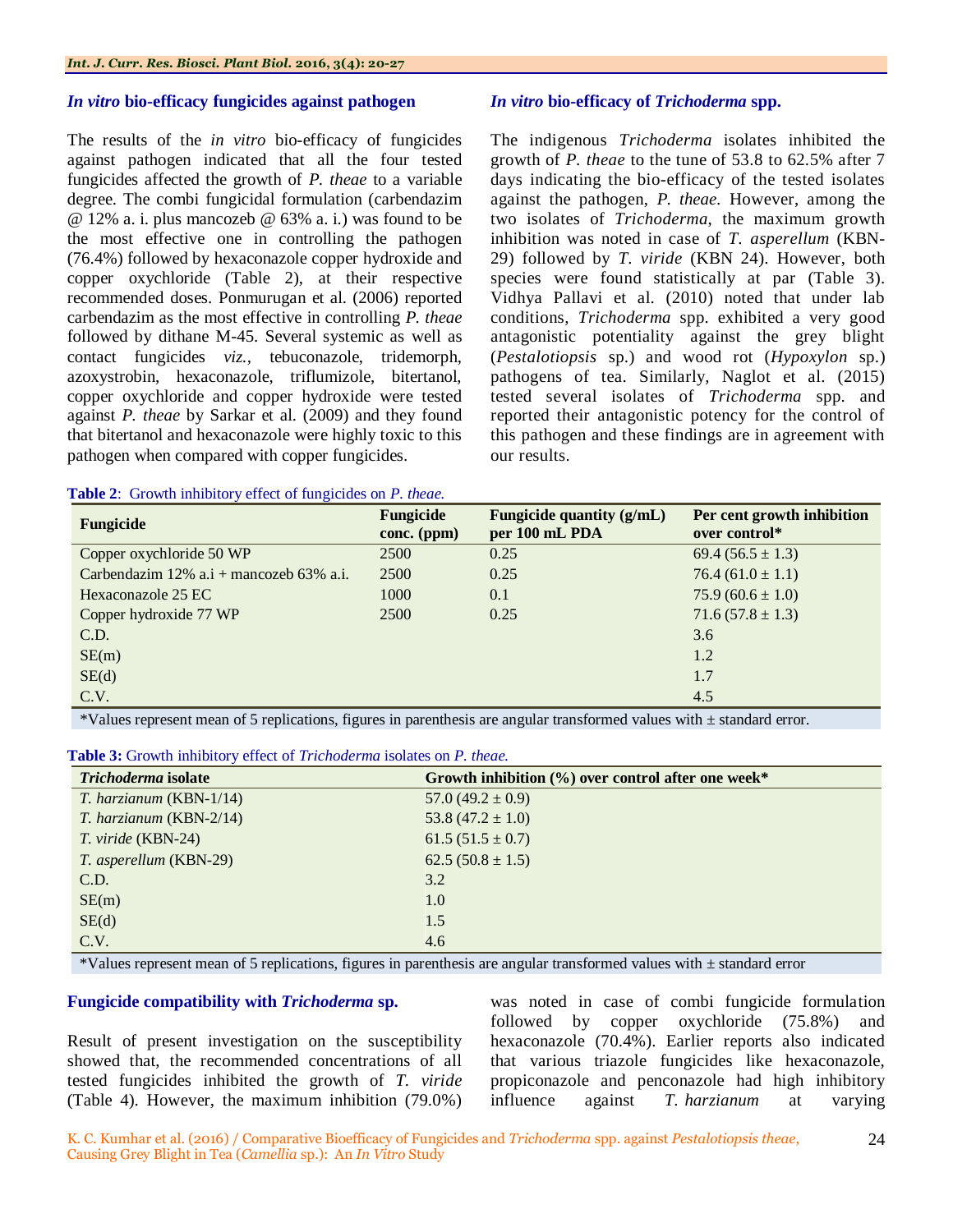concentrations (Narayana and Srivastava, 2003). Similarly toxic effect of hexaconazole on *T. viride* and *T. harzianum* was also observed by Johnson (2001). Sarkar et al. (2010) found that systemic fungicides, hexaconazole was the most toxic for *T. harzianum*,

**Table 4.** Compatibility of fungicides with *T. viride.*

however contact fungicides *viz.,* copper oxychloride and copper hydroxide were lesser toxic to this antagonistic fungus. Bagwan (2010) noted that, thiram, copper oxychloride and mancozeb were less toxic against *T. harzianum* and *T. viride.*

| Fungicide                         | <b>Fungicide concentration</b><br>(ppm) | Per cent inhibition of antagonist's growth<br>after 96 hrs* |
|-----------------------------------|-----------------------------------------|-------------------------------------------------------------|
| Carbendazim 12% plus mancozeb 63% | 2500                                    | 79.0 $(62.8 \pm 1.2)$                                       |
| Copper hydroxide 77 WP            | 2500                                    | $61.6(51.7 \pm 1.5)$                                        |
| Copper oxychloride 50 WP          | 2500                                    | $75.8(60.5 \pm 0.5)$                                        |
| Hexaconazole 25 EC                | 1000                                    | $70.4(57.1 \pm 1.3)$                                        |
| C.D.                              | $\overline{\phantom{0}}$                | 3.6                                                         |
| SE(m)                             | $\overline{\phantom{0}}$                | 1.2                                                         |
| SE(d)                             | -                                       | 1.7                                                         |
| C.V.                              |                                         | 4.6                                                         |

\*Values represent mean of 5 replications, figures in parenthesis are angular transformed values with ± standard error

#### **Conclusion**

The findings of the present study showed that, the grey blight disease has a wide occurrence in tea gardens of Dooars region. This pathogen is capable of infecting a large number of tea cultivars with varying degree of infection. Amongst the different fungicides tested, combination of carbendazim plus mancozeb proved to be better for the control of *P. theae*. The indigenous *Trichoderma* isolates could also effectively control this pathogen. Our study also suggested that, this disease could be efficiently managed by adopting integrated management approach, however taking in to account of the susceptibility of the *Trichoderma* spp. to the fungicides, care should be taken to ensure sufficient time gap between the applications of fungicide and *Trichoderma* formulation for achieving better control of the disease.

#### **Conflict of interest statement**

Authors declare that they have no conflict of interest.

# **Acknowledgement**

The authors are thankful to Dr. T. Prameela Devi, Principal Scientist, Department of Mycology & Plant Pathology, Indian Agricultural Research Institute, PUSA, New Delhi, for identifying the indigenous *Trichoderma* isolates. Our sincere thanks are also due to Dr. N. Muraleedharan, Director, TRA, TTRI, Tocklai, Jorhat, for his valuable support and guidance. The financial support rendered in the form of a project from the Biotechnology Industry Research Assistance Council (BIRAC), New Delhi is also gratefully acknowledged.

# **References**

- Agrios, G.N., 2005. Plant Pathology. 5<sup>th</sup> Edn. Elsevier Academic, USA.
- Armstrong-Cho, C.L., Banniza, S., 2006. *Glomerella truncata* sp. nov., the teleomorph of *Colletotrichum truncatum*. Mycol. Res. 110, 951–956.
- Bagwan, N.B., 2010. Evaluation of *Trichoderma* compatibility with fungicides, pesticides, organic cakes and botanicals for integerated management of soil borne diseases of soybean (*Glycine max* (L.) Merril). Int. J. Plant Prot. 3 (2), 206-209.
- Barr, M.E., 1975. Pestalosphaeria, a new genus in the Amphisphaeriaceae. Mycologia. 67, 187–194.
- Chakraborty, B.N., Basu, P., Das, R., Saha, A., Chakraborty, U., 1995. Detection of cross reactive antigens between *Pestalotiopsis theae* and tea leaves and their cellular location. Ann. App. Biol. 127 (1), 11-21.
- Dominguesa, F.C. Queiroza, J.A., Cabralb, J. M. S., Fonsecab, L. P., 2000. The influence of culture conditions on mycelial structure and cellulose production by *Trichoderma reesei* rut C-30. Enz. Microbial. Technol. 26, 394-401.
- Elad, Y., Chet, I., Henis, Y., 1982. Degradation of plant pathogenic fungi by *Trichoderma harzianum*. Can. J. Microbiol. 28, 719-725.
- Elliott, M.L., Broschat, T.K., Uchida, J.Y., Simone, G.W., 2004. Diseases and disorders of ornamental palms. American Phyto-pathological Society, St. Paul.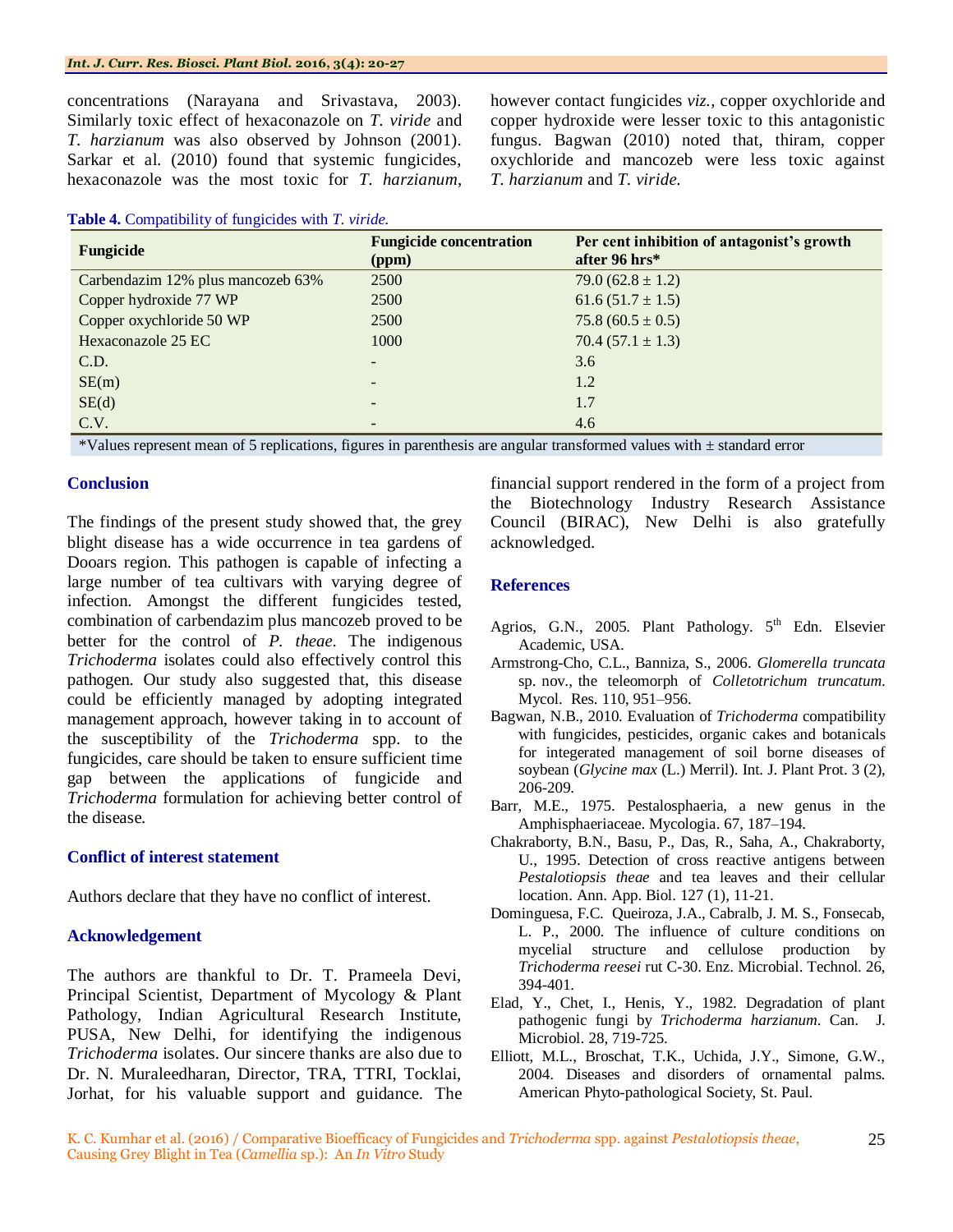- Espinoza, J.G., Briceno, E.X., Keith, L.M., Latorre, B.A., 2008. Canker and twig dieback of blueberry caused by *Pestalotiopsis* spp. and a *Truncatella* sp. in Chile. Plant Dis. 92, 1407–1414.
- Hopkins, K.E., McQuilken, M.P., 1997. *Pestalotiopsis* on nursery stock, in HDC Project News No 39. Horticultural Development Council, East Malling.
- Hopkins, K.E., McQuilken, M.P., 2000. Characteristics of *Pestalotiopsis* associated with hardy ornamental plants in the UK. Eur. J. Plant Pathol. 106, 77–85**.**
- Horikawa, T., 1986. Yield loss of new tea shoots due to grey blight caused by *Pestalotia longiseta* Spegazzini. Bull. Shizuoka Tea Exp. Stn. 12, 1–8.
- Johnson, I., 2001. Bioefficacy of hexaconazole 5 SC against rice sheath blight (*Rhizoctonia solani* Kuhn) and groundnut late leaf spot (*Phaeoisariopsis personata* (Berk and Curt.) V. Arx), its persistence and residues. Ph. D. Thesis, Tamil Nadu Agricultural University, Coimbatore – 641003, 2001.
- Joshi, S.D., Sanjay, R., Baby, U.I., Mandal, A.K.A., 2009. Molecular characterization of *Pestalotiopsis* spp. associated with tea (*Camellia sinensis*) in southern India using RAPD and ISSR markers. Ind. J. Biotechnol. 8(4), 377–383.
- Keith, L.M., Velasquez, M.E., Zee, F.T., 2006. Identification and characterization of *Pestalotiopsis* spp. causing scab disease of guava, *Psidium guajava* in Hawaii. Plant Dis. 90, 16–23.
- Kirk, P.M., Cannon, P.F., Minter, D.W., Stalpers, J.A., 2008. Dictionary of the Fungi.  $10<sup>th</sup>$  Edn. CABI, Wallingford.
- Kwee, L.T., Chong, K.K., 1990. Guava in Malaysia: production, pests and diseases. Tropical Press SDN. BHD, Kuala Lumpur**.**
- Madar, Z., Solel, Z., Kimchi, M., 1991. Pestalotiopsis canker of Cypress in Israel. Phytoparasitica. 19(1), 79–81.
- McQuilken, M.P., Hopkins, K.E., 2004. Biology and integrated control of *Pestalotiopsis* on container grown ericaceous crops. Pest Manag. Sci. 60, 135–142.
- Mondal, K.K., Mani, C., Varma, G., Kumar, R., 2015. Genetic and pathogenic characterization of *Xanthomonas axonopodis* pv. *punicae* towards managing bacterial blight of pomegranate. In: Practical manual of CAFT 2015 "Genetic and pathogenic characterization towards managing nationally important plant pathogens causing wilt and blight" ICAR - Indian Agricultural Research Institute, New Delhi. pp.53-69.
- Naglot, A., Goswami, S., Rahman, I., Shrimali, D.D., Yadav, K.K., Gupta, V.K., Rabha, A.J., Gogoi, H.K., Veer, V., 2015. Antagonistic potential of native *Trichoderma viride* strain against potent tea (*Camellia sinensis* (L.) O. Kuntze) fungal pathogens in North East India. Plant Pathol. J. 31(3), 1-13.
- Narayana, B.M., Srivastava, L.S., 2003. Evaluation of some fungicides and neem formulations against six soil borne pathogens and three *Trichoderma* sp. *in vitro*. Plant Dis Res. 18, 56-59.
- Nene, Y.L., Thapliyal, P.N., 1993. Fungicides in Plant Disease Control. 3rd ed. Oxford and IBH Publishing Company, New Delhi, India pp. 531-532.
- Okigbo, R. N., Osuinde, M. I., 2003. Fungal leaf spot diseases of mango (*Mangifera indica* L.) in Southeastern Nigeria and biological control with *Bacillus subtilis*. Plant Protect. Sci. 39, 70–77.
- [Palanisamy, S.](http://www.ncbi.nlm.nih.gov/pubmed/?term=Palanisamy%20S%5BAuthor%5D&cauthor=true&cauthor_uid=24068475), [Mandal, A. K.](http://www.ncbi.nlm.nih.gov/pubmed/?term=Mandal%20AK%5BAuthor%5D&cauthor=true&cauthor_uid=24068475), 2014. Susceptibility against grey blight disease causing fungus *Pestalotiopsis* sp. in tea (*Camellia sinensis* (L.) O. Kuntze) cultivars is influenced by anti-oxidative enzymes. Appl. Biochem. [Biotechnol.](http://www.ncbi.nlm.nih.gov/pubmed/24068475) 172(1), 216-23.
- Pandey, R. R., 1990. Mycoflora associated with floral parts of guava (*Psidium guajava* L.). Acta Bot. Sin. 18, 59-63.
- Papavizas, G.C., 1985. *Trichoderma and Gliocladium*: Biology, Ecology and their potential for biological control. Ann. Rev. Phytopathol. 51, 693-699.
- Pirone, P. P., 1978. Diseases and pests of ornamental plants. Wiley Interscience, New York**.**
- Ponmurugan, P., Baby, U.I., Gopi, C., 2006. Efficacy of certain fungicides against *Phomopsis theae* under *in vitro*  conditions. Afr. J. Biotechnol. 5 (5), 434-436.
- Ridout, C. J., Coley, Smith, J.R., Lynch, J.M., 1988. Fractionation of extracellular enzymes from a mycoparasitism strain of *Trichoderma harzianum*. Enz. Microb. Technol. 10, 180-187.
- Sarkar, [S.,](http://www.cabdirect.org/search.html?q=au%3A%22Soumik+Sarkar%22) [Ajay, D.](http://www.cabdirect.org/search.html?q=au%3A%22Ajay%2C+D.%22), [Pradeepa, N.,](http://www.cabdirect.org/search.html?q=au%3A%22Pradeepa%2C+N.%22) [Balamurugan, A.,](http://www.cabdirect.org/search.html?q=au%3A%22Balamurugan%2C+A.%22) [Premkumar, R.,](http://www.cabdirect.org/search.html?q=au%3A%22Premkumar%2C+R.%22) 2009. Evaluation of chemical and neem pesticides against *Pestalotiopsis theae* causing grey blight disease of tea. [Ann. Plant Protect. Sci.](http://www.cabdirect.org/search.html?q=do%3A%22Annals+of+Plant+Protection+Sciences%22) 17(1), 252-253.
- Sarkar, S., Narayanan, P., Divakaran, A., Balamurugan, A., Premkumar, R., 2010. The *in vitro* effect of certain fungicides, insecticides, and biopesticides on mycelial growth in the biocontrol fungus *Trichoderma harzianum.* Turk. J. Biol. 34, 399-403.
- Sousa, M.F., Tavares, R.M., Gerós, H., Lino-Neto, T., 2004. First report of Hakea sericea leaf infection caused by *Pestalotiopsis funerea* in Portugal. Plant Pathol. 53, 535.
- Stack, J.P., Kenerley, C.M., Petti, R.E., 1986. Application of biological control agents. In: Biological Control of Plant Diseases. Butterworth, London. 71p.
- Tagne, A., Mathur, S.B., 2001. First report of chlorotic spot of maize caused by *Pestalotiopsis neglecta*. Plant Pathol. 50, 791.
- Taylor, A., 1986. Some aspects of the chemistry and biology of the genus *Hypocrea* and its anamorphs, *Trichoderma*  and *Gliocladium*. Proc. N.S. Inst. Sci. 36, 1127-1158.
- Vidhya Pallavi, R., Nepolean, P., Balamurugan, A., Jayanthi, R., Beulah, T., Premkumar, R., 2012. *In vitro* studies of biocontrol agents and fungicides tolerance against grey blight disease in tea. Asian Pac. J. Trop. Biomed. S435-S438.
- Vidhya Pallavi, R., Nepolean, P., Balamurugan, A., Pradeepa, N., Kuberan, T., 2010. *In-vitro* studies on antagonistic potential of biocontrol agents against tea pathogens, *Hypoxylon* sp. and *Pestalotiopsis* sp. Rubber Research Institute of India, Kottayam. pp. 172-173.